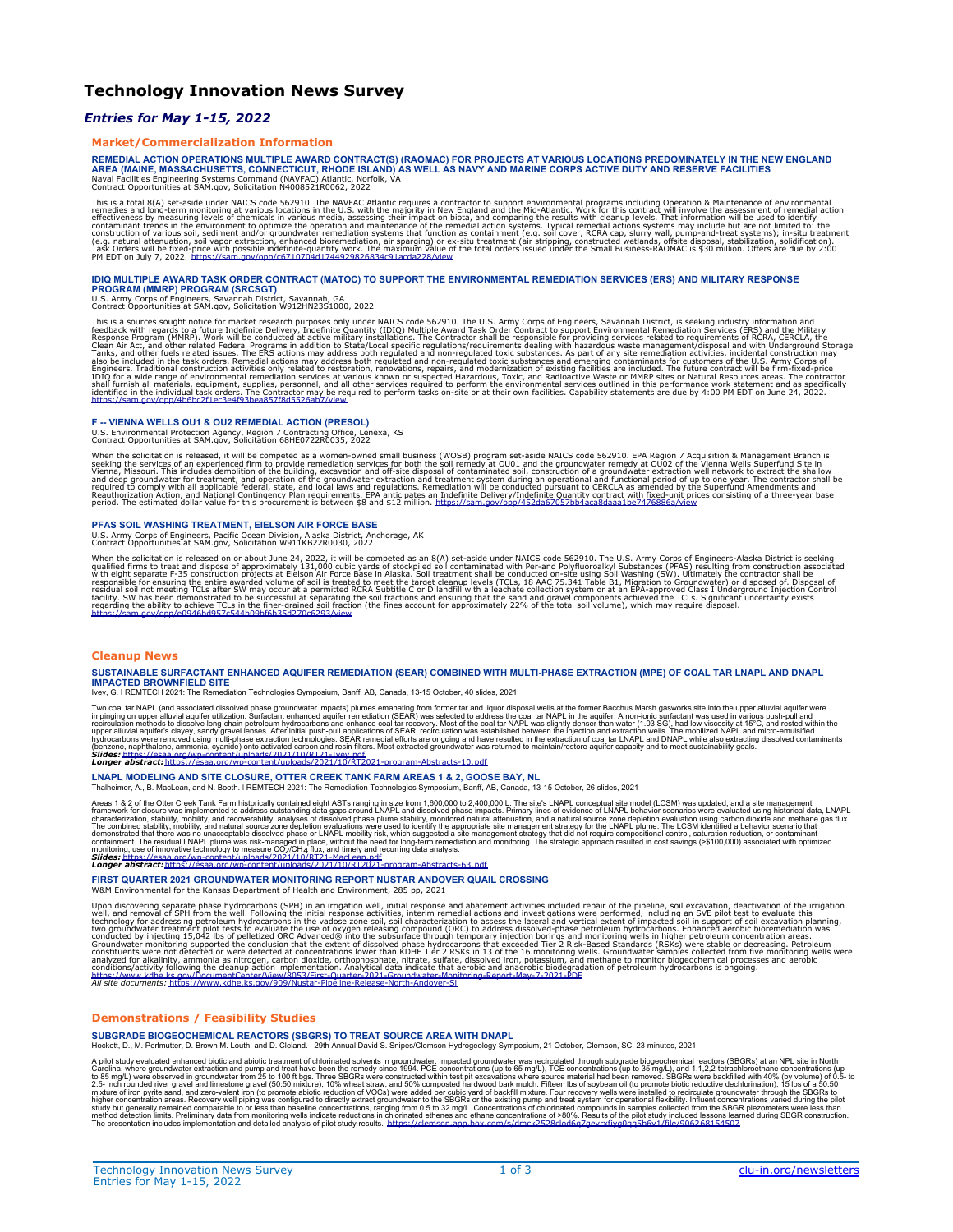#### **STABLE CARBON ISOTOPES FOR TRACING IN SITU RDX REMEDIATION**

Boyd, T.J., R.H. Cuenca, and Y. Hagimoto in collaboration with M.M. Michalsen, C. Tobias, and J. Popovic. NESDI project number 537, 60 pp, 2021

This report summarizes project activities to track in situ RDX biodegradation, Superman in Collecton and the mate than the material and the material and the material states at the Naval Base Kitsap-Bangor in the Mayal Base

#### **IN SITU CHEMICAL REMEDIATION USING THE JET GROUTING TECHNIQUE: A FIELD TEST**

Freitag, P. and T.G. Reichenauer. Environmental Geotechnics [Published 28 March 2022 before print]

The feasibility of jet grouting to deliver oxidzing or reducing reagents into source zones was demonstrated at a former chemical laundry near Vienna, Austria. After extensive investigations,<br>two remediation efforts were co

#### **REACTIVE TRANSPORT MODELING FOR SUPPORTING CLIMATE RESILIENCE AT GROUNDWATER CONTAMINATION SITES** Xu, Z., R. Serata, H. Wainwright, M. Denham, S. Molins, H. Gonzalez-Raymat, K. Lipnikov, J.D. Moulton, and C. Eddy-Dilek. ǀ Hydrology and Earth System Sciences 26:755-773(2022)

A reactive transport model (Amarzi) was developed for radionuclides and used to evaluate how different scenarios under climate change will infuence the contaminant plume conditions and groundwater concernations.<br>The approa

#### **Research**

**RESEARCH BRIEF 330: STUDY SHEDS LIGHT ON BREAKDOWN PRODUCTS OF PCBS IN THE ENVIRONMENT** National Institute of Environmental Health Sciences, Superfund Research Program (SRP), June 2022

Researchers discovered toxic breakdown products of PCBs in contaminated sediments at proportionally higher levels han those found in commental pCB mixtures. Findings point to example collected from the environmental pCB mi

#### **SURFACE 3D ELECTRICAL RESISTIVITY TOMOGRAPHY INVERSION OF 2005 BC CRIBS AND TRENCHES DATASETS**

Johnson, T., J. Robinson, and V. Freedman. Pacific Northwest National Laboratory for U.S. Department of Energy, Report PNNL-32602 and DVZ-RPT-080, 25 pp, 2022

An electrical resistivity tomography (ERT) dataset was reprocessed at the BC Cribs and Trenches site in the Central Plateau of the Hanford site. The ERT survey mapped the plumes that resulted in the legacy discharges. The

#### **BIOLOGICAL REDUCTIVE IMMOBILIZATION OF HEXAVALENT CHROMIUM FOR ACHIEVING STRINGENT REGULATORY LIMITS IN DRINKING WATER** Hlavacek, N. ǀ 2022 Emerging Contaminants in the Environment Conference, 27-28 April, Champaign, IL, 13 slides, 2022

A biological Cr(VI) removal process based on biological reductive immobilization was developed and tested in a six-month lab study to reduce Cr(VI) in synthetic and actual groundwater samples. The presentation includes<br>res

#### **CARBON INJECTION TO SUPPORT IN-SITU SMOULDERING REMEDIATION**

Wilton, G., Master's thesis, The University of Western Ontario, 159 pp, 2022

A study investigated carbon injection to support Self-Sustaining Treatment for Active Remediation (STAR) technology, which uses smoldering combustion to destroy organic contaminants<br>Smoldering temperatures greater than tho

#### **EVALUATION OF EXTENSIVE SECONDARY MAXIMUM CONTAMINANT LEVEL EXCEEDANCES FOLLOWING REMEDIATION BY IN SITU CHEMICAL OXIDATION**

Herman, J.P. and T.M. Missimer. Groundwater Monitoring & Remediation 42(2):59-66(2022)

A study measured the occurrence and persistence of iron, mangamese, sulfate, sodium, and total dissolved solids (TDS) in groundwater after concentrations remained above their respective<br>regulatory criteria following persul

#### **ENHANCEMENT OF CEMENT-BASED SOLIDIFICATION/STABILIZATION OF A LEAD-CONTAMINATED SMECTITE CLAY**

Ouhadi, V.R., R.N. Yong, and M. Deiranlou. Journal of Hazardous Materials 403:123969(2021)

A study evaluated the influence of pH-dependent lead solubility patterns on the solutional solution to contaminated smelles. Contaminated smeckitle with 5-100 cmol/kg-soil of<br>A ydration through NaOH treatment. A series of

# **SEDIMENT REMEDIATION WITH NEW COMPOSITE SORBENT AMENDMENTS TO SEQUESTER PHOSPHORUS, ORGANIC CONTAMINANTS, AND METALS**

Wikstrom, J., S. Bonaglia, R. Ramo, G. Renman, J. Walve, J. Hedberg, and J.S Gunnarsson. Environmental Science & Technology 55(17):11937-11947(2021)

Aluminum (Al) injections into sediments and thin-layer capping with Polonite (calcium-silicate) with and without activated carbon (AC) were tested to simultaneously sequester sediment<br>phosphorus (P), hydrophobic organic co

### **General News**

**DEMONSTRATION AND VALIDATION OF NEW NON-INVASIVE TECHNOLOGY TO ASSESS CONTAMINANT STORAGE IN LOW PERMEABILITY MEDIA AND ROCK MATRIX** Iery, R., L. Slater, and F. Day-Lewis. | SERDP & ESTCP Webinar Series, Webinar #155, June 2022

SERDP and ESTCP sponsored webinars that focused on DoD-funded research to demonstrate geophysical approaches for estimating the rate coefficient governing dual-domain mass transfer<br>(DDMT) and immobile porosity. Specificall